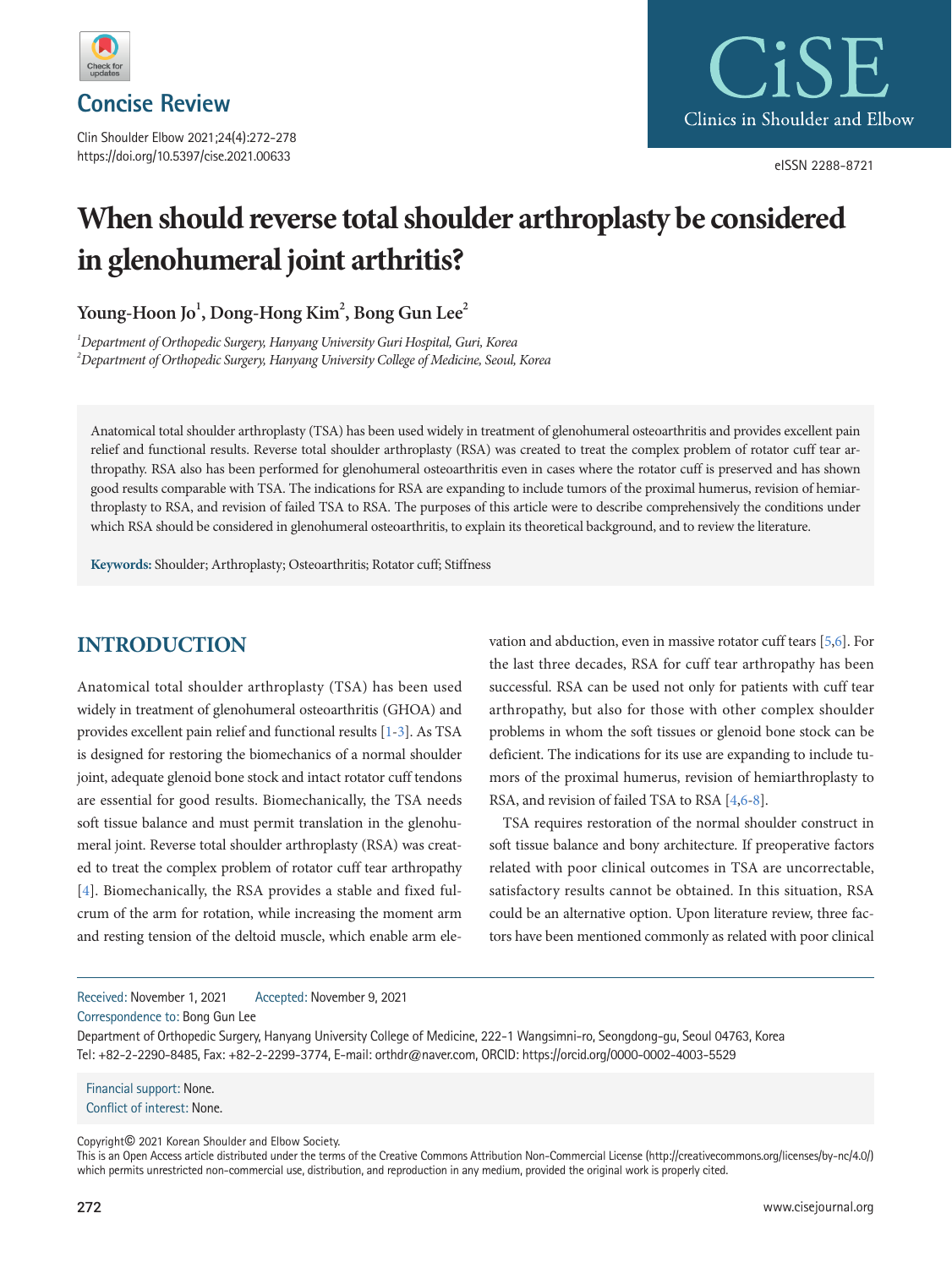outcomes: rotator cuff dysfunction, glenoid bone deformity, and preoperative stiffness. These three factors independently can influence the outcome of TSA but sometimes coexist and can in-fluence each other [\[9](#page-4-3)[,10\]](#page-4-5).

In terms of soft tissue balance, rotator cuff condition is the most important factor. Postoperative rotator cuff tear can cause instability, which can progress to glenoid loosening and failure. Preoperative rotator cuff tear, rotator cuff muscle atrophy (MA), and fatty infiltration (FI) are correlated with poor clinical results [\[1,](#page-4-0)[9](#page-4-3)[,11](#page-4-6)[-13\]](#page-4-7). In terms of bony architecture, uncorrectable glenoid deformities (e.g., glenoid retroversion, posterior erosion, and humeral head subluxation) are negative factors related with poor clinical results after TSA. Joint stiffness is another negative factor commonly comorbid in TSA. The appropriate treatment of patients with GHOA and significant stiffness (limitation of motion) remains a controversial clinical dilemma [1[,14\]](#page-4-8). Stiff shoulders can be associated with significant rotator cuff muscle dysfunction, even in the absence of a full-thickness rotator cuff tear. Advanced age and long-standing stiffness have been linked to increased FI and MA [10,13].

The goals of this study are (1) to describe the three conditions (rotator cuff dysfunction, glenoid bone deformity, and stiffness) in which RSA should be considered for treatment of GHOA, (2) to review the clinical and mechanical background of RSA and TSA, and (3) to review published clinical outcomes of RSA for treatment of GHOA.

# **ROTATOR CUFF TEAR**

## **Clinical Outcome of RSA in GHOA with Intact Cuff**

Recently, RSA has been performed for GHOA even in cases where the rotator cuff is preserved and has shown good results comparable with those of TSA. Wright et al. [\[14](#page-4-8)] compared TSA and RSA in patients 70 years and older with GHOA and an intact rotator cuff. There was no difference in patient-reported outcome measures, range of motion, American Shoulder and Elbow Surgeons (ASES) score, Western Ontario Osteoarthritis of the Shoulder index, or complication rate or revision surgery rate between the groups. All patients of the RSA group and 98% of the TSA group could achieve full or nearly full (>135°) forward elevation at a minimum of two years after the procedure [\[14](#page-4-8)]. Steen et al. [\[15](#page-4-9)] evaluated 24 consecutive GHOA patients who underwent RSA and matched them to 96 patients who underwent TSA. Postoperative ASES, Simple Shoulder Test score, and range of motion were similar between the groups. There was no significant difference in complication rate or revision surgery rate between groups. However, five TSA patients showed radiographic

glenoid loosening, whereas no RSA patients did [\[15\]](#page-4-9).

### **Incidence of rotator cuff tear in GHOA**

The incidence of rotator cuff tear in the asymptomatic elderly population is high. Khoschnau et al. [\[16\]](#page-5-0) evaluated prevalence of rotator cuff tears in a population with a mean age of 66 years who had never sought care for shoulder symptoms. Of the 106 individuals (212 shoulders), the prevalence of full-thickness cuff tear was 30% (21% of 212 shoulders). Another study investigated the clinical and ultrasonography results of shoulders from 420 asymptomatic volunteers aged between 50 and 79 years. Full-thickness tear of the rotator cuff was detected in 32 individuals (7.6%). The prevalence increased with age as follows: 50 to 59 years, 2.1%; 60 to 69 years, 5.7%; and 70 to 79 years, 15% [\[17\]](#page-5-1). Minagawa et al. [\[18](#page-5-2)] evaluated 664 residents in one village who had undergone ultrasonography. The prevalence of rotator cuff tear in the general population was 22.1%, which increased with age. Asymptomatic tear was twice as common as symptomatic tear. However, the incidence of rotator cuff tear in GHOA patients is controversial. Edwards et al. [13] described the results of TSA in 555 osteoarthritic shoulders, of which 42 (7.6%) had a rotator cuff tear. In Iannotti and Norris's study [1], most (n = 115; 90%) of 128 shoulders had a structurally intact rotator cuff. Thirteen were found to have a full thickness tear, but only seven (5% of 128) had a tear > 1 cm. However, since patients with large rotator cuff tear might be excluded from TSA study, the incidence of rotator cuff tear could be underestimated.

#### **Significancy of rotator cuff in TSA**

In GHOA, rotator cuff conditions are variable in tear size, cuff thickness, MA, and FI. Sometimes, even without cuff tear, MA and FI can be severe, or rotator cuff tendon can be thin. Several classifications have been used to describe the condition of rotator cuff in terms of MA, FI, and tear size [\[19](#page-5-3)[-21](#page-5-4)]. GHOA commonly is accompanied by degenerative changes in the rotator cuff [[22\]](#page-5-5). However, none of the classifications adequately describe the degenerative degree of the rotator cuff.

The size of the rotator cuff tear before surgery should be considered carefully. A repairable tear of the supraspinatus tendon is not a contraindication to TSA. If partial tear or small rotator cuff tears are well repaired during TSA surgery, they have little influence on the results of shoulder arthroplasty [1]. Raval et al. [\[23\]](#page-5-6) evaluated 36 patients with a mean age 79.2 years who underwent TSA and had GHOA with partial-thickness rotator cuff tears observed on MRI for a mean follow-up of 5.8 years. The study showed that presence of a partial cuff tear on preoperative MRI does not significantly affect function after anatomical TSA in the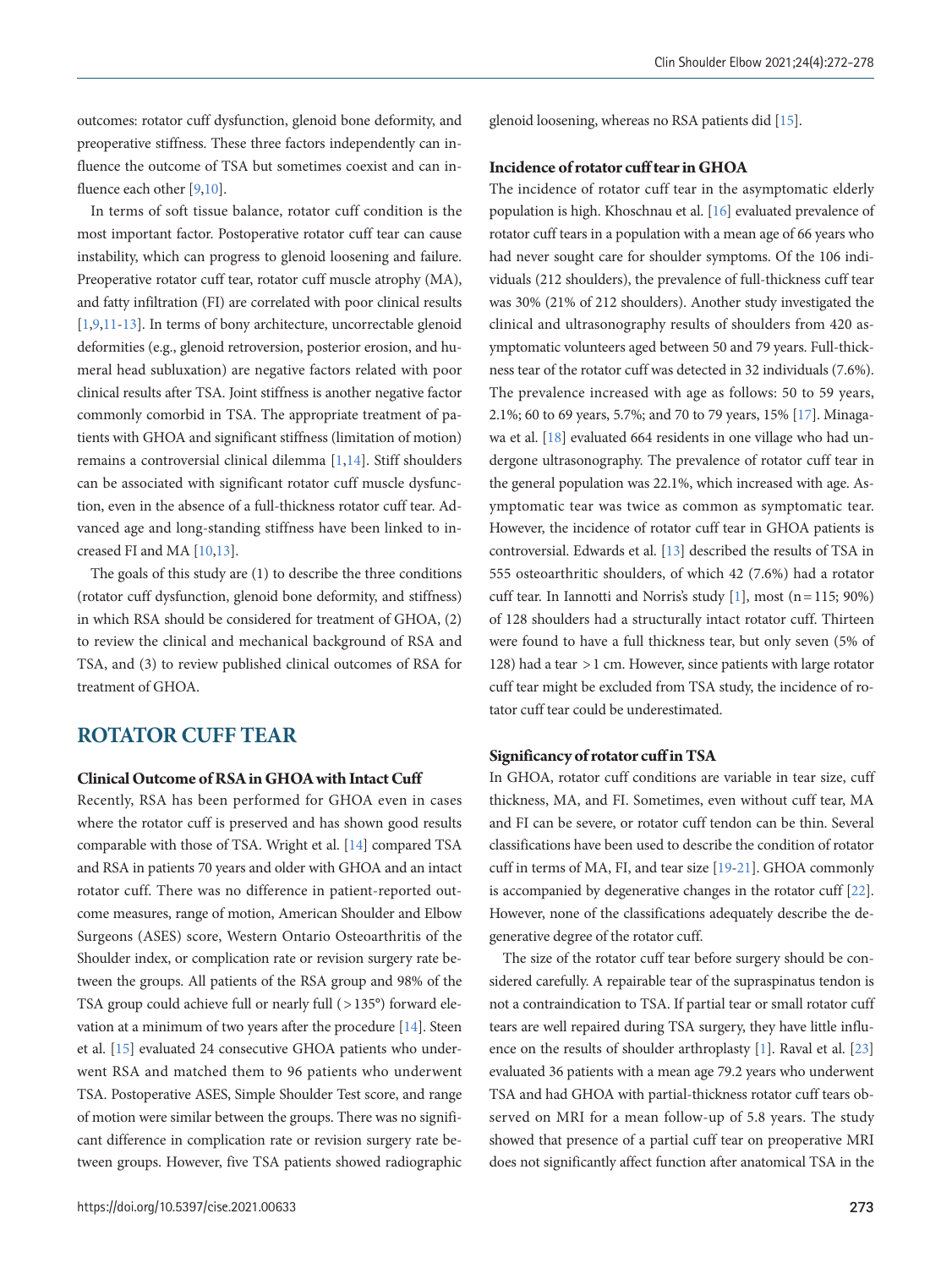medium-term follow-up. However, a medium- to large-sized full thickness rotator cuff tear negatively influences the results of shoulder arthroplasty. Simone et al. [[2](#page-4-1)] evaluated 33 patients who had rotator cuff repair with TSA for a mean follow-up of 4.7 years. Instability and glenoid loosening occurred in six patients with medium or large tear. Complications were noted in five patients, all with medium or large tear; four of these had symptomatic instability and one sustained a late peri-prosthetic fracture. Four patients required further surgery, three due to instability and one due to peri-prosthetic humeral fracture [\[2](#page-4-10)]. Coexistent tears of the rotator cuff prejudice the outcome of TSA by reducing active movement and strength and by predisposing to instability or subluxation of the replacement and loosening of the glenoid component [\(Fig. 1\)](#page-2-0). Postoperative rotator cuff tears in TSA are not only related with decreased range of motion, but also instability or subluxation, which eventually lead to early glenoid loosening [[1,12](#page-4-11),1[3,24](#page-5-7)].

Subscapularis tear after TSA is a common complication but cannot be diagnosed reliably by physical examination or radiographs. Although there is an opinion that subscapularis integrity does not correlate with pain or subjective patient outcome, inadequate healing of the subscapularis tendon can lead to postoperative pain, weakness, and instability [\[25](#page-5-8)-[27\]](#page-5-9). Postoperative subscapularis tear could induce upward migration of the humeral head, anterosuperior subluxation, an eccentric contact pattern,

<span id="page-2-0"></span>

**Fig. 1.** (A) Immediate postoperative radiograph after total shoulder arthroplasty shows normal glenohumeral distance and contiguous scapulohumeral line. (B) In 3-year follow-up radiograph, superior migration (decreased acromiohumeral distance) and osteolysis around glenoid component are observed from the postoperative rotator cuff tear.

and higher stress to the glenoid component [\[28](#page-5-10)].

The clinical significance of subscapularis repair is controversial in RSA. A prospective randomized trial by Engel et al. [\[29](#page-5-11)] concluded that subscapularis tendon repair in RSA improves the Constant score and internal rotation at 12 months after surgery. In medialized design RSA, the subscapularis has an important role in preventing dislocation [\[30\]](#page-5-12). Although subscapularis repair is safe and effective for RSA, it cannot offer additional clinical or functional benefit in patients treated with lateralized RSA [\[31\]](#page-5-13). Therefore, in GHOA with inadequate subscapularis condition where postoperative retear is expected, RSA could be considered.

In addition to rotator cuff tear, MA and FA should be considered preoperatively in TSA. In GHOA patients, FI and MA of the rotator cuff are major factors associated with clinical outcomes after TSA. Conversely, they are not significant in RSA. Puzzitiello et al. [\[12](#page-4-11)] concluded that rotator cuff muscle quality as assessed by MA and FI does not impact clinical outcomes following RSA with a lateralized glenosphere in patients with GHOA and an intact rotator cuff. Therefore, if progressed MA and FI is combined with GHOA, RSA could be a reasonable decision even with an intact rotator cuff [\[2](#page-4-10),1[0,12](#page-4-11),13].

# **GLENOID DEFORMITY (GLENOID BONE LOSS, POSTERIOR GLENOID WEAR, AND INCREASED RETROVER-SION)**

#### **Normal Anatomy of Glenoid**

Prosthetic design and surgical considerations related to glenoid anatomy are based on numerous studies focusing on glenoid height, width, inclination, and version [\[32](#page-5-11)]. The "normal" range of glenoid version varies anywhere from 2° of anteversion to 8° of retroversion in most studies [\[33](#page-5-14)[-35\]](#page-5-15). Studies using three-dimensional measurement techniques on computed tomography images have reported native glenoid version of approximately 7° [\[36](#page-5-16)[,37](#page-5-17)]. However, arthritic shoulders generally have greater than 11° of retroversion, which should be corrected during TSA [\[33](#page-5-14)[,](#page-5-18) [38](#page-5-18)[,39](#page-5-19)].

## **Classification and Clinical Significance of Glenoid Deformity**

Walch et al. [\[40](#page-6-0)[,41](#page-5-20)] devised a classification system for glenoid morphology that is based on the architecture and patterns of posterior wear in GHOA [32]. In type B2 glenoids, posterior humeral head subluxation and posterior glenoid wear can increase glenoid retroversion to values above 10°. Type C glenoids with evidence of dysplasia can show glenoid retroversion above 25°.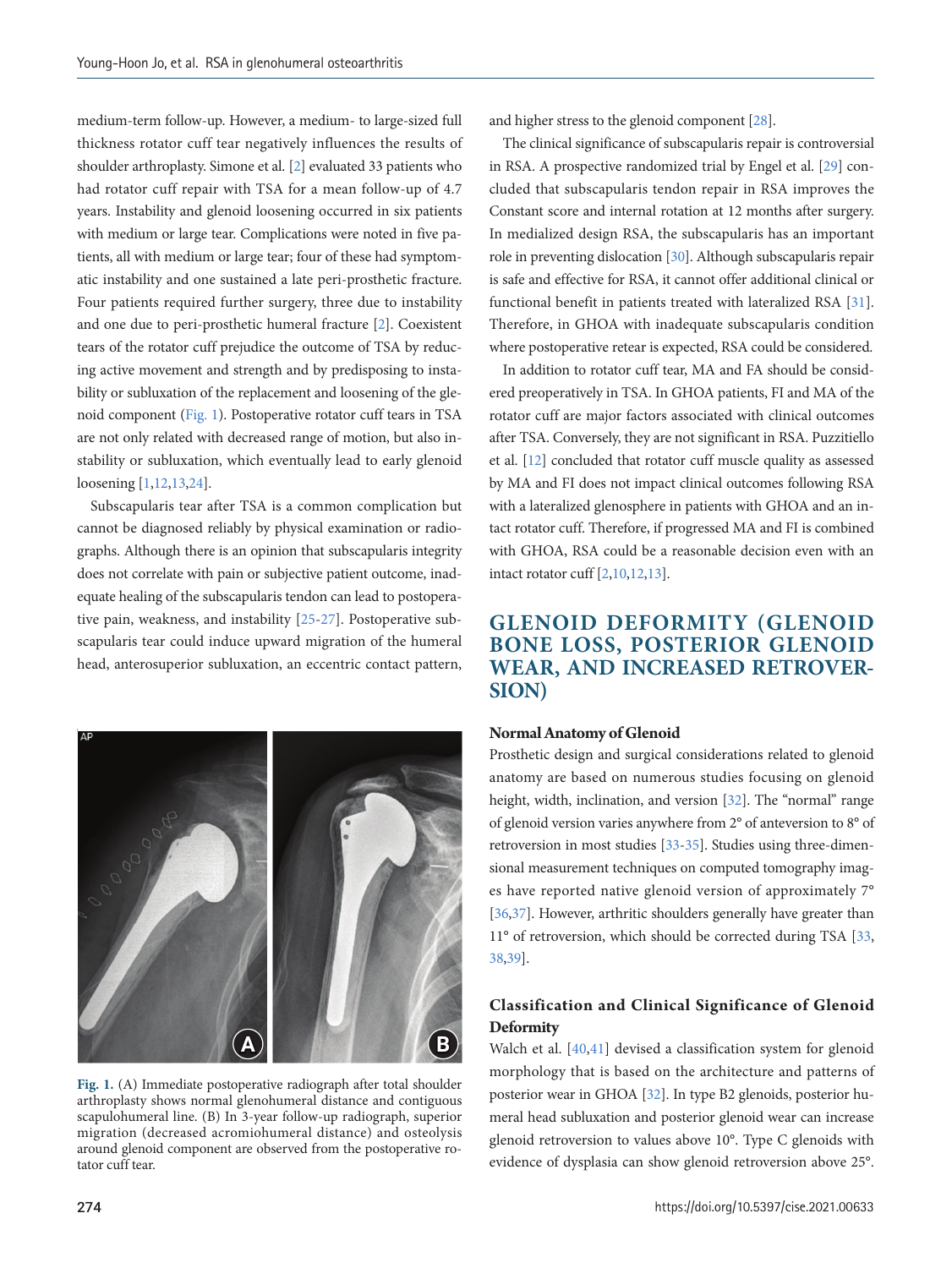Failure to replicate and restore characteristics of the normal glenoid articular surface can lead to early loosening. This can be particularly difficult in patients with biconcave glenoids and associated posterior humeral head instability. Failure to restore neutral glenoid version can increase the shear load across the glenoid. This subtype has problems in soft tissue balancing and is associated with a high rate of revision surgery because of glenoid loosening and instability [11,32[,41](#page-5-20)[,42](#page-6-1)].

Posterior wear and increased retroversion in glenohumeral arthritis often is associated with static posterior subluxation of the humeral head. Static posterior subluxation could be reversed by TSA using corrective glenoid reaming and soft tissue release [\[43\]](#page-5-19). However, if static posterior subluxation persists after TSA, postoperative subluxation can lead to eccentric loading of the glenoid component and accelerated loosening and wear [11,32[,41](#page-5-20)[,43](#page-5-19)].

Variable methods of correcting version and increasing stability of the glenoid component have been used intraoperatively. Asymmetric glenoid reaming, posterior glenoid bone grafting, and use of specialized glenoid implants are included. The choice among these options is based on the ability to assess accurately both glenoid version and the desired amount of correction intraoperatively. However, this often is limited by obscured bony landmarks and deficient bone stock. Even with preoperative three-dimensional imaging, implantation of a glenoid component to within 10° of a desired version is technically difficult even for an experienced shoulder surgeon in cases of severe retroversion [\[44\]](#page-6-0).

## **Bone Grafting in TSA and RSA**

Bone graft could be used in TSA in patients with osteoarthritis combined with increased retroversion or biconcavity. Bone grafting with internal fixation is a reconstructive technique with mixed clinical results. It has been used in limited cases of large segmental bone deficiencies or in cases of severe posterior wear causing severe component loosening. However, a very high rate of complications after bone graft such as bone resorption, nonunion, and early loosening were found. Because of the high complication rate of posterior bone graft with an anatomic prosthesis, Walch et al. [\[41\]](#page-5-20) recommend RSA instead of TSA with neoglenoid retroversion [11,32[,44](#page-6-0)]. However, the bone healing rate is very high and predictable in RSA [\[45](#page-6-2)].

# **DIFFERENCES IN BONE GRAFT BE-TWEEN TSA AND RSA**

RSA has some advantages compared to TSA. (1) Stable fixation: variable angle locking screw fixation creates a more stable construct and reduces baseplate micromotion. However, in TSA, cement-type fixation for glenoid components has been used commonly and can interfere with bone union. Bone grafting with internal fixation is a technically demanding procedure in TSA. The period of motion restriction can be prolonged, and the success rate is not high [32]. (2) Diminished force to graft: unequal radii of curvature between the humeral and glenoid components of TSA permit translation movement, which produces shearing force between the glenoid component and bone graft. However, a reverse prosthesis, designed with equal radii of curvature, can tolerate a joint-reaction force vector. Increased constraint secondary to the deeper and greater conformity of the concavity of the humeral articular surface prevents glenohumeral translation while providing sufficient stability [8[,46](#page-6-3)]. (3) As the burden of restoring the joint line and soft tissue balance is lower in RSA than TSA, glenoid bone graft could be thick enough to achieve firm fixation. (4) It is easier to correct glenoid version in RSA than TSA as an asymmetric bone graft is possible [\[47](#page-6-4)[-49](#page-6-5)].

## **STIFFNESS**

Joint stiffness can cause difficulties in any surgery performed on the shoulder joint. In TSA, preoperative stiffness corresponds to a major risk of poor clinical results, and recovery of range of motion is difficult even after surgery. Stiffness is the most common cause of failure in TSA and postoperative stiffness has been considered a type of failure [9]. Joint stiffness can be confirmed by a decrease in passive range of motion [1].

The difficulties encountered during TSA procedure in a stiff shoulder joint are as follows. (1) Joint stiffness deteriorates the operation field exposure for the glenoid procedure, which is one of the reasons for difficult operation. (2) If the glenoid is not exposed sufficiently, problems can occur during glenoid preparation and glenoid component positioning. This condition could increase the risk of glenoid malposition, which leads to early loosening of the glenoid implant [\[50](#page-6-6)]. (3) Nerve injury is very rare in shoulder arthroplasty. However, in shoulders with stiffness, the risk of nerve injury could increase as excessive soft tissue traction or soft tissue release often is required [\[51](#page-6-7)[-53](#page-6-8)]. (4) It often is difficult to repair the rotator cuff after implantation. The rotator cuff of a shoulder with longstanding stiffness could be irreparable after implantation or have short tendon excursion. In this condition, repair of the subscapularis can be incomplete or not possible, which could increase the extent of future subscapularis tear [3,9].

In RSA on a stiff shoulder, there are many difficulties. As the glenoid component of RSA is larger than that of TSA, a larger ex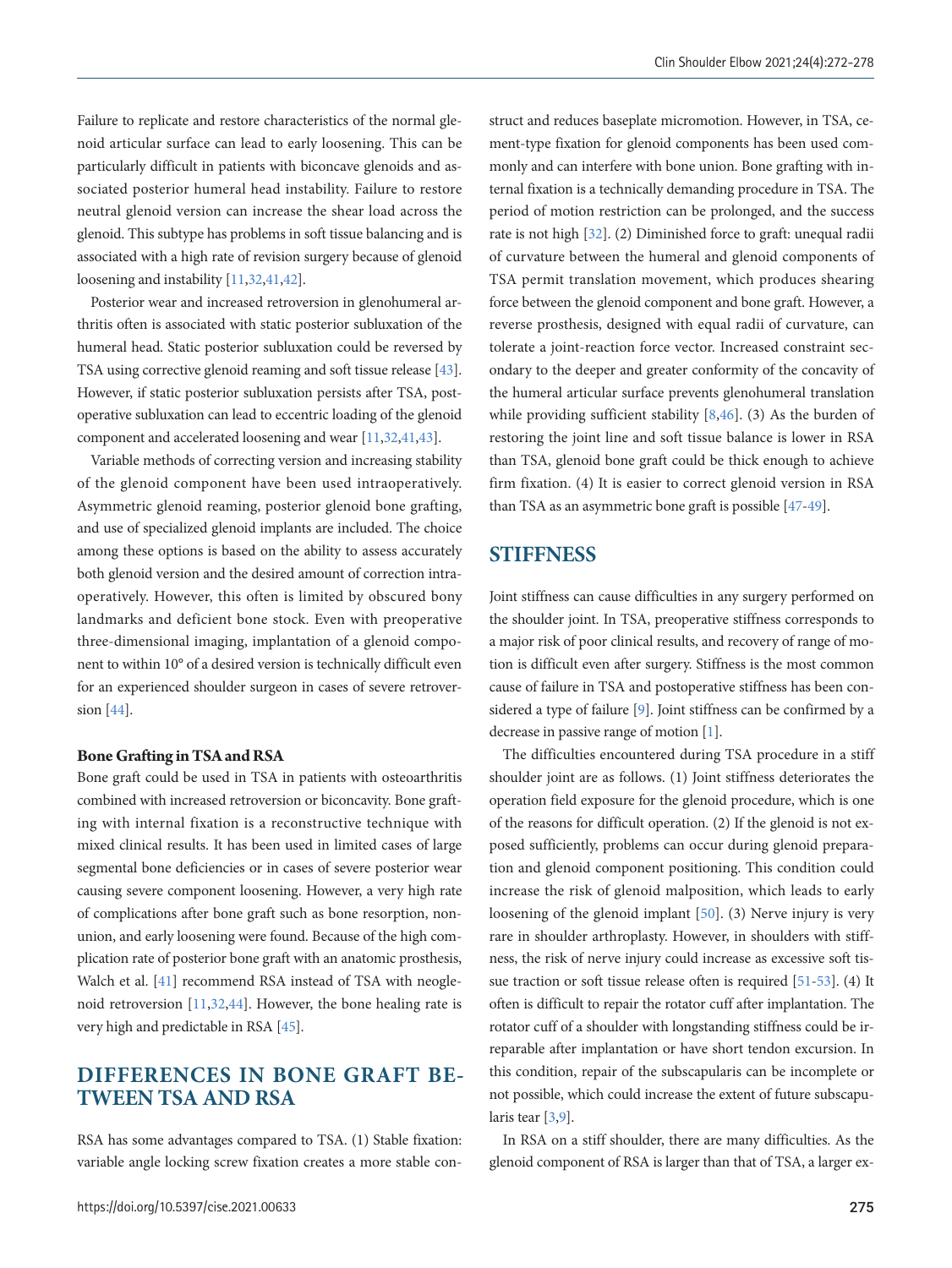posure is required in RSA. In addition, the risk of fracture could increase during the reduction step of the procedure. Due to the convexity of the glenoid component, reduction requires sufficient traction. During this step, greater tuberosity fracture could occur. As the humerus is retracted posteriorly using a traction tool to expose the glenoid in the stiff shoulder joint, bone erosion or fracture by the traction tool can occur in the humeral head [\[54](#page-6-7)].

Despite the above difficulties, RSA is preferred for GHOA with stiffness because the results of TSA are inferior. Though there is no study comparing TSA and RSA in GHOA with stiffness, RSA could result in potentially good results even in stiff shoulders [\[54](#page-6-7)]. There are several technical advantages of RSA in GHOA with stiffness. (1) Freedom from rotator cuff preservation: in TSA, the rotator cuff tendon should be preserved and repaired at the last stage of surgery. In addition, MA and FI are important [10]. However, in RSA, the tendons of supraspinatus and infraspinatus can be removed, and MA and FI are not critical to clinical outcomes [12]. Moreover, superior rotator cuff removal could improve surgical field exposure and allows soft tissue release [12,31]. (2) Greater capacity of humeral bone cutting: in RSA compared to TSA, greater humeral head cutting is possible beyond the rotator cuff attachment. Increased humeral bone cutting improves the surgical field exposure and stiffness. (3) Freedom from subscapularis repair: as described in the previous paragraph, lateralized implantation of RSA does not require subscapularis repair. This is helpful to reduce soft tissue tension during operation and to prevent postoperative stiffness [31,[55\]](#page-6-9).

# **CONCLUSIONS**

The indications for RSA gradually are expanding. For GHOA with intact rotator cuff, TSA is the gold standard treatment. However, RSA could be adopted. It is reasonable that RSA is selected preferentially for treatment of GHOA in which specific conditions are combined, such as rotator cuff degeneration (greater than 1 cm tear, advanced MA or FI, subscapularis insufficiency), glenoid bone deformity (glenoid bone loss or retroversion needing bone graft), and stiffness.

# **ORCID**

Young-Hoon Jo https://orcid.org/0000-0002-4299-2496 Dong-Hong Kim https://orcid.org/0000-0002-9088-7551 Bong Gun Lee https://orcid.org/0000-0002-4003-5529

# <span id="page-4-2"></span>**REFERENCES**

- <span id="page-4-10"></span><span id="page-4-0"></span>1. Iannotti JP, Norris TR. Influence of preoperative factors on outcome of shoulder arthroplasty for glenohumeral osteoarthritis. J Bone Joint Surg Am 2003;85:251-8.
- <span id="page-4-1"></span>2. Simone J[P, Streubel PH, Sperling JW, Schleck CD, Cofield RH,](https://doi.org/10.1302/0301-620x.96b.32890)  [Athwal GS. Anatomical total shoulder replacement with rotator](https://doi.org/10.1302/0301-620x.96b.32890)  [cuff repair for osteoarthritis of the shoulder. Bone Joint J 2014;](https://doi.org/10.1302/0301-620x.96b.32890) [96:224-8.](https://doi.org/10.1302/0301-620x.96b.32890)
- 3. [Neer CS 2nd, Watson KC, Stanton FJ. Recent experience in total](https://doi.org/10.2106/00004623-198264030-00001)  [shoulder replacement. J Bone Joint Surg Am 1982;64:319-37.](https://doi.org/10.2106/00004623-198264030-00001)
- <span id="page-4-4"></span>4. Hyun YS, Huri G, Garbis NG, McFarland EG. Uncommon indications for [reverse total shoulder arthroplasty. Clin Orthop](https://doi.org/10.4055/cios.2013.5.4.243)  [Surg 2013;5:243-55.](https://doi.org/10.4055/cios.2013.5.4.243)
- <span id="page-4-3"></span>5. Berliner JL, Regalado-Magdos A, Ma CB, Feeley [BT. Biome](https://doi.org/10.1016/j.jse.2014.08.003)[chanics of reverse total shoulder arthroplasty. J Shoulder Elbow](https://doi.org/10.1016/j.jse.2014.08.003)  [Surg 2015;24:150-60.](https://doi.org/10.1016/j.jse.2014.08.003)
- <span id="page-4-5"></span>6. Lorenzetti AJ, Stone G[P, Simon P, Frankle MA. Biomechanics of](https://www.ncbi.nlm.nih.gov/pubmed/27049186)  [reverse shoulder arthroplasty: current concepts. Instr Course](https://www.ncbi.nlm.nih.gov/pubmed/27049186)  [Lect 2016;65:127-43.](https://www.ncbi.nlm.nih.gov/pubmed/27049186)
- 7. [Wall B, Nové-Josserand L, O'Connor DP, Edwards TB, Walch G.](https://www.ncbi.nlm.nih.gov/pubmed/17606786)  [Reverse total shoulder arthroplasty: a review of results accord](https://www.ncbi.nlm.nih.gov/pubmed/17606786)[ing to etiology. J Bone Joint Surg Am 2007;89:1476-85.](https://www.ncbi.nlm.nih.gov/pubmed/17606786)
- <span id="page-4-6"></span>8. Friedman RJ. Biomechanics of total shoulder arthroplasty: a preope[rative and postoperative analysis. Semin Arthroplasty](https://www.ncbi.nlm.nih.gov/pubmed/10163528)  [1995;6:222-32.](https://www.ncbi.nlm.nih.gov/pubmed/10163528)
- <span id="page-4-11"></span>9. Hasan SS, Leith JM, Campbell B, Kapil R, Smith KL, Matsen FA 3rd. Cha[racteristics of unsatisfactory shoulder arthroplasties. J](https://doi.org/10.1067/mse.2002.125806)  [Shoulder Elbow Surg 2002;11:431-41.](https://doi.org/10.1067/mse.2002.125806)
- 10. [Moverman MA, Puzzitiello RN, Menendez ME, et al. Rotator](https://doi.org/10.1016/j.jse.2021.07.007)  [cuff fatty infiltration and muscle atrophy: relation to glenoid](https://doi.org/10.1016/j.jse.2021.07.007)  [deformity in primary glenohumeral osteoarthritis. J Shoulder](https://doi.org/10.1016/j.jse.2021.07.007)  [Elbow Surg 2021 Aug 11 \[Epub\]. https://doi.org/10.1016/j.jse.](https://doi.org/10.1016/j.jse.2021.07.007) [2021.07.007.](https://doi.org/10.1016/j.jse.2021.07.007)
- <span id="page-4-8"></span>11. Hussey MM, Steen BM, Cusick MC, et al. The effects of glenoid wear patterns on patients with osteoarthritis in total shoulder arthroplasty: an assessment of outcomes and value. J Shoulder Elbow Surg 2015;24:682-90.
- 12. [Puzzitiello RN, Moverman MA, Menendez ME, Hart PA,](https://doi.org/10.1016/j.jse.2021.03.135)  [Kirsch J, Jawa A. Rotator cuff fatty infiltration and muscle atro](https://doi.org/10.1016/j.jse.2021.03.135)[phy do not impact clinical outcomes after reverse total shoulder](https://doi.org/10.1016/j.jse.2021.03.135)  [arthroplasty for glenohumeral osteoarthritis with intact](https://doi.org/10.1016/j.jse.2021.03.135) rotator cuff. J Shoulder Elbow Surg 2021;30:2506-13.
- <span id="page-4-9"></span><span id="page-4-7"></span>13. [Edwards TB, Boulahia A, Kempf JF, Boileau P, Nemoz C, Walch](https://www.ncbi.nlm.nih.gov/pubmed/12473715)  [G. The influence of rotator cuff disease on the results of shoul](https://www.ncbi.nlm.nih.gov/pubmed/12473715)[der arthroplasty for primary osteoarthritis: results of a multi](https://www.ncbi.nlm.nih.gov/pubmed/12473715)[center study. J Bone Joint Surg Am 2002;84:2240-8.](https://www.ncbi.nlm.nih.gov/pubmed/12473715)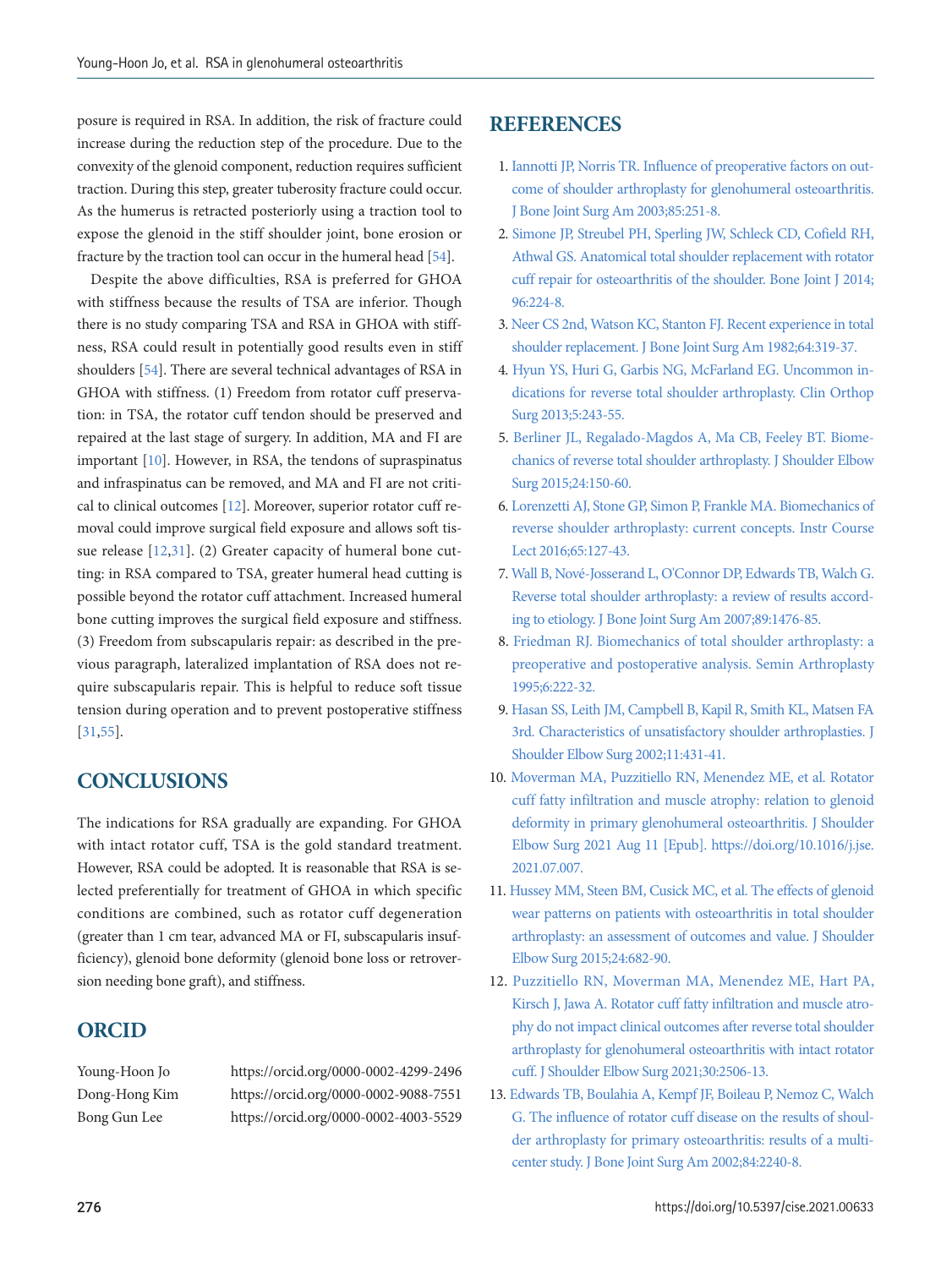- 14. [Wright MA, Keener JD, Chamberlain AM. Comparison of clin](https://doi.org/10.5435/jaaos-d-19-00166)[ical outcomes after anatomic total shoulder arthroplasty and re](https://doi.org/10.5435/jaaos-d-19-00166)[verse shoulder arthroplasty in patients 70 years and older with](https://doi.org/10.5435/jaaos-d-19-00166)  [glenohumeral osteoarthritis and an intact rotator](https://doi.org/10.5435/jaaos-d-19-00166) cuff. J Am Acad Orthop Surg 2020;28:e222-9.
- 15. [Steen BM, Cabezas AF, Santoni BG, et al. Outcome and value of](https://doi.org/10.1016/j.jse.2015.01.005)  [reverse shoulder arthroplasty for treatment of glenohumeral os](https://doi.org/10.1016/j.jse.2015.01.005)[teoarthritis: a matched cohort. J Shoulder Elbow Surg 2015;24:](https://doi.org/10.1016/j.jse.2015.01.005) [1433-41.](https://doi.org/10.1016/j.jse.2015.01.005)
- <span id="page-5-0"></span>1[6. Khoschnau S, Milosavjevic J, Sahlstedt B, Rylance R, Rahme H,](https://doi.org/10.1007/s00590-019-02593-2)  [Kadum B. High prevalence of rotator cuff tears in a population](https://doi.org/10.1007/s00590-019-02593-2)  [who never sought for shoulder problems: a clinical, ultrasono](https://doi.org/10.1007/s00590-019-02593-2)[graphic and radiographic screening study. Eur](https://doi.org/10.1007/s00590-019-02593-2) J Orthop Surg Traumatol 2020;30:457-63.
- <span id="page-5-1"></span>1[7. Moosmayer S, Smith HJ, Tariq R, Larmo A. Prevalence and](https://www.ncbi.nlm.nih.gov/pubmed/19190053)  [characteristics of asymptomatic tears of the rotator cuff: an ul](https://www.ncbi.nlm.nih.gov/pubmed/19190053)[trasonographic and clinical study. J Bone Joint Surg Br 2009;](https://www.ncbi.nlm.nih.gov/pubmed/19190053) [91:196-200](https://www.ncbi.nlm.nih.gov/pubmed/19190053).
- <span id="page-5-2"></span>1[8. Minagawa H, Yamamoto N, Abe H, et al. Prevalence of symp](https://doi.org/10.1016/j.jor.2013.01.008)[tomatic and asymptomatic rotator cuff tears in the general pop](https://doi.org/10.1016/j.jor.2013.01.008)[ulation: from mass-screening in one village. J Orthop 2013;10:](https://doi.org/10.1016/j.jor.2013.01.008) [8-12](https://doi.org/10.1016/j.jor.2013.01.008).
- <span id="page-5-3"></span>1[9. Warner JJ, Higgins L, Parsons IM 4th, Dowdy P. Diagnosis and](https://doi.org/10.1067/mse.2001.112022)  [treatment of anterosuperior rotator cuff tears. J Shoulder Elbow](https://doi.org/10.1067/mse.2001.112022)  [Surg 2001;10:37-46.](https://doi.org/10.1067/mse.2001.112022)
- 20. [Goutallier D, Postel JM, Gleyze P, Leguilloux P, Van Driessche S.](https://doi.org/10.1016/s1058-2746(03)00211-8)  [Influence of cuff muscle fatty degeneration on anatomic and](https://doi.org/10.1016/s1058-2746(03)00211-8)  [functional outcomes after simple suture of full-thickness tears. J](https://doi.org/10.1016/s1058-2746(03)00211-8)  [Shoulder Elbow Surg 2003;12:550-4.](https://doi.org/10.1016/s1058-2746(03)00211-8)
- <span id="page-5-4"></span>2[1. Davidson J, Burkhart SS. The geometric classification of rotator](https://doi.org/10.1016/j.arthro.2009.07.009)  [cuff tears: a system linking tear pattern to treatment and prog](https://doi.org/10.1016/j.arthro.2009.07.009)[nosis. Arthroscopy 2010;26:417-24](https://doi.org/10.1016/j.arthro.2009.07.009).
- <span id="page-5-5"></span>2[2. Ibrahim M, Kartus JT, Steigen SE, Olsen R, Meknas K. More](https://doi.org/10.1007/s00167-018-5186-x)  [tendon degeneration in patients with shoulder osteoarthritis.](https://doi.org/10.1007/s00167-018-5186-x)  [Knee Surg Sports Traumatol Arthrosc 2019;27:267-75.](https://doi.org/10.1007/s00167-018-5186-x)
- <span id="page-5-6"></span>2[3. Raval P, Gibbs VN, Pandey R. Preoperative partial-thickness ro](https://www.ncbi.nlm.nih.gov/pubmed/32777477)[tator cuff tears do not compromise anatomic total shoulder re](https://www.ncbi.nlm.nih.gov/pubmed/32777477)[placement outcomes: medium-term follow-up. J Shoulder El](https://www.ncbi.nlm.nih.gov/pubmed/32777477)[bow Surg 2021;30:871-6](https://www.ncbi.nlm.nih.gov/pubmed/32777477).
- <span id="page-5-7"></span>2[4. Godenèche A, Boileau P, Favard L, et al. Prosthetic replacement](https://doi.org/10.1067/mse.2002.120140)  [in the treatment of osteoarthritis of the shoulder: early results of](https://doi.org/10.1067/mse.2002.120140)  [268 cases. J Shoulder Elbow Surg 2002;11:11-8](https://doi.org/10.1067/mse.2002.120140).
- <span id="page-5-8"></span>2[5. Jackson JD, Cil A, Smith J, Steinmann SP. Integrity and function](https://doi.org/10.1016/j.jse.2010.04.001)  [of the subscapularis after total shoulder arthroplasty. J Shoulder](https://doi.org/10.1016/j.jse.2010.04.001)  [Elbow Surg 2010;19:1085-90](https://doi.org/10.1016/j.jse.2010.04.001).
- 26. [Qureshi S, Hsiao A, Klug RA, Lee E, Braman J, Flatow EL. Sub](https://doi.org/10.1016/j.jse.2007.04.018)[scapularis function after total shoulder replacement: results](https://doi.org/10.1016/j.jse.2007.04.018)

[with lesser tuberosity osteotomy. J Shoulder Elbow Surg 2008;](https://doi.org/10.1016/j.jse.2007.04.018) [17:68-72.](https://doi.org/10.1016/j.jse.2007.04.018)

- <span id="page-5-9"></span>2[7. Shields E, Ho A, Wiater JM. Management of the subscapularis](https://doi.org/10.1016/j.jse.2016.11.006)  [tendon during total shoulder arthroplasty. J Shoulder Elbow](https://doi.org/10.1016/j.jse.2016.11.006)  [Surg 2017;26:723-31](https://doi.org/10.1016/j.jse.2016.11.006).
- <span id="page-5-10"></span>2[8. Terrier A, Larrea X, Malfroy Camine V, Pioletti DP, Farron A.](https://doi.org/10.1016/j.clinbiomech.2012.11.010)  [Importance of the subscapularis muscle after total shoulder ar](https://doi.org/10.1016/j.clinbiomech.2012.11.010)[throplasty. Clin Biomech \(Bristol, Avon\) 2013;28:146-50.](https://doi.org/10.1016/j.clinbiomech.2012.11.010)
- <span id="page-5-11"></span>29. [Engel NM, Holschen M, Schorn D, Witt KA, Steinbeck J. Re](https://doi.org/10.1007/s00402-021-04024-6)[sults after primary reverse shoulder arthroplasty with and with](https://doi.org/10.1007/s00402-021-04024-6)[out subscapularis repair: a prospective-randomized trial. Arch](https://doi.org/10.1007/s00402-021-04024-6)  [Orthop Trauma Surg 2021 Jul 8 \[Epub\]. https://doi.org/10.](https://doi.org/10.1007/s00402-021-04024-6) [1007/s00402-021-04024-6.](https://doi.org/10.1007/s00402-021-04024-6)
- <span id="page-5-12"></span>3[0. Matthewson G, Kooner S, Kwapisz A, Leiter J, Old J, MacDon](https://doi.org/10.1016/j.jse.2018.11.069)[ald P. The effect of subscapularis repair on dislocation rates in](https://doi.org/10.1016/j.jse.2018.11.069)  [reverse shoulder arthroplasty: a meta-analysis and systematic](https://doi.org/10.1016/j.jse.2018.11.069)  [review. J Shoulder Elbow Surg 2019;28:989-97.](https://doi.org/10.1016/j.jse.2018.11.069)
- <span id="page-5-13"></span>31. [Roberson TA, Shanley E, Griscom JT, et al. Subscapularis repair](https://doi.org/10.2106/jbjs.oa.17.00056)  [is unnecessary after lateralized reverse shoulder arthroplasty. JB](https://doi.org/10.2106/jbjs.oa.17.00056)  [JS Open Access 2018;3:e0056.](https://doi.org/10.2106/jbjs.oa.17.00056)
- 32. [Hsu JE, Ricchetti ET, Huffman GR, Iannotti JP, Glaser DL. Ad](https://doi.org/10.1016/j.jse.2013.04.014)[dressing glenoid bone deficiency and asymmetric posterior](https://doi.org/10.1016/j.jse.2013.04.014)  [erosion in shoulder arthroplasty. J Shoulder Elbow Surg 2013;](https://doi.org/10.1016/j.jse.2013.04.014) [22:1298-308.](https://doi.org/10.1016/j.jse.2013.04.014)
- <span id="page-5-14"></span>33. [Friedman RJ, Hawthorne KB, Genez BM. The use of computer](https://doi.org/10.2106/00004623-199274070-00009)[ized tomography in the measurement of glenoid version. J Bone](https://doi.org/10.2106/00004623-199274070-00009)  [Joint Surg Am 1992;74:1032-7.](https://doi.org/10.2106/00004623-199274070-00009)
- 34. [Churchill RS, Brems JJ, Kotschi H. Glenoid size, inclination, and](https://doi.org/10.1067/mse.2001.115269)  [version: an anatomic study. J Shoulder Elbow Surg 2001;10:327-](https://doi.org/10.1067/mse.2001.115269) [32.](https://doi.org/10.1067/mse.2001.115269)
- <span id="page-5-15"></span>35[. Nyffeler RW, Jost B, Pfirrmann CW, Gerber C. Measurement of](https://doi.org/10.1016/s1058-2746(03)00181-2)  [glenoid version: conventional radiographs versus computed to](https://doi.org/10.1016/s1058-2746(03)00181-2)[mography scans. J Shoulder Elbow Surg 2003;12:493-6](https://doi.org/10.1016/s1058-2746(03)00181-2).
- <span id="page-5-16"></span>3[6. Ganapathi A, McCarron JA, Chen X, Iannotti JP. Predicting](https://doi.org/10.1016/j.jse.2010.05.024)  [normal glenoid version from the pathologic scapula: a compar](https://doi.org/10.1016/j.jse.2010.05.024)[ison of 4 methods in 2- and 3-dimensional models. J Shoulder](https://doi.org/10.1016/j.jse.2010.05.024)  [Elbow Surg 2011;20:234-44.](https://doi.org/10.1016/j.jse.2010.05.024)
- <span id="page-5-17"></span>37[. Hendel MD, Bryan JA, Barsoum WK, et al. Comparison of pa](https://www.ncbi.nlm.nih.gov/pubmed/23224387)[tient-specific instruments with standard surgical instruments in](https://www.ncbi.nlm.nih.gov/pubmed/23224387)  [determining glenoid component position: a randomized pro](https://www.ncbi.nlm.nih.gov/pubmed/23224387)[spective clinical trial. J Bone Joint Surg A](https://www.ncbi.nlm.nih.gov/pubmed/23224387)m 2012;94:2167-75.
- <span id="page-5-20"></span><span id="page-5-18"></span>38. Scalise JJ, Codsi MJ, Bryan J, Iannotti JP. The thr[ee-dimensional](https://doi.org/10.1016/j.jse.2007.09.006)  [glenoid vault model can estimate normal glenoid version in os](https://doi.org/10.1016/j.jse.2007.09.006)[teoarthritis. J Shoulder Elbow Surg 2008;17:487-91.](https://doi.org/10.1016/j.jse.2007.09.006)
- <span id="page-5-19"></span>39. [Bokor DJ, O'Sullivan MD, Hazan GJ. Variability of measurement](https://doi.org/10.1016/s1058-2746(99)90096-4)  [of glenoid version on computed tomography scan. J Shoulder](https://doi.org/10.1016/s1058-2746(99)90096-4)  [Elbow Surg 1999;8:595-8](https://doi.org/10.1016/s1058-2746(99)90096-4).